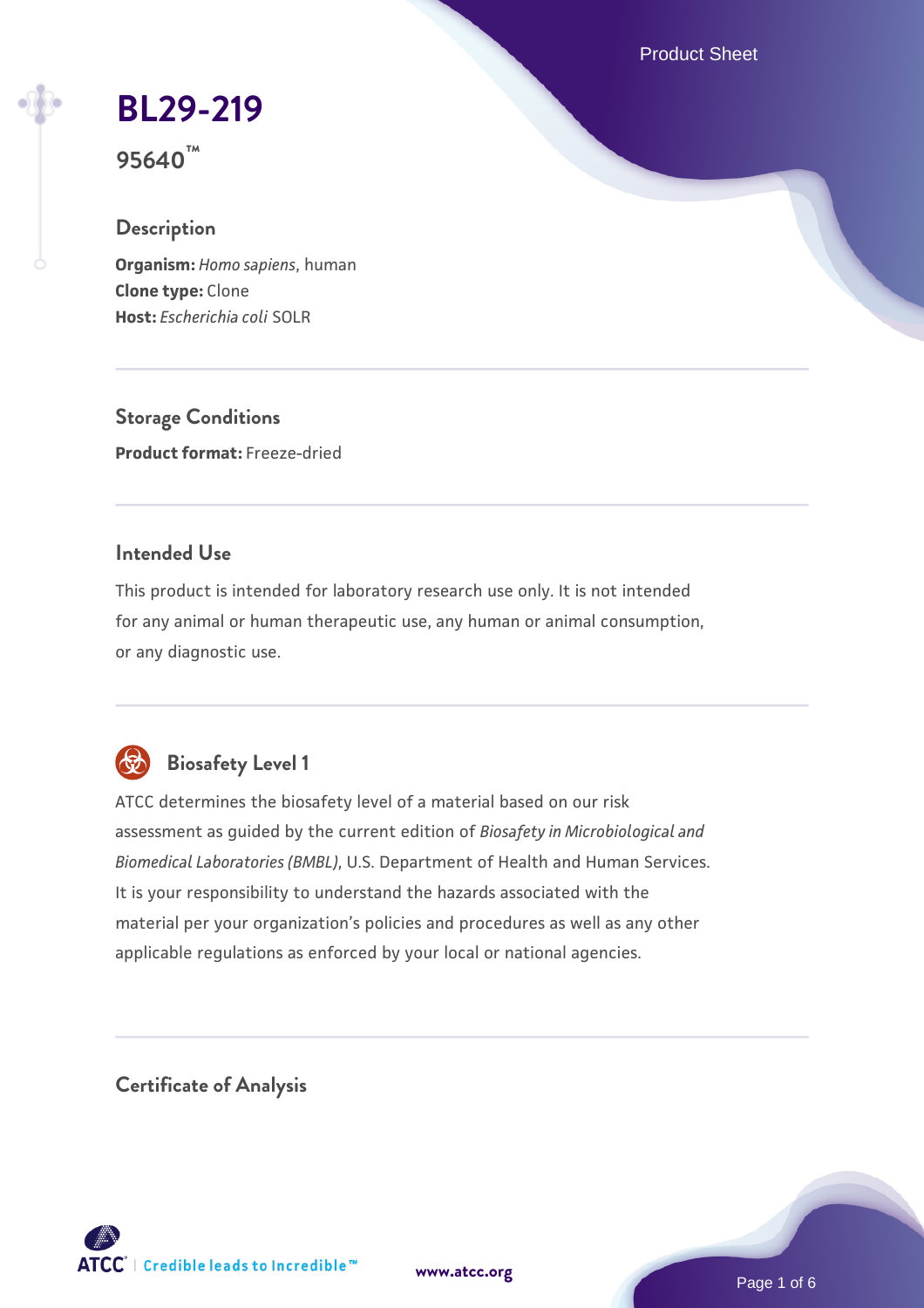#### **[BL29-219](https://www.atcc.org/products/95640)** Product Sheet **95640**

For batch-specific test results, refer to the applicable certificate of analysis that can be found at www.atcc.org.

# **Insert Information**

**Insert size (kb):** 0.44400000000000001 **Type of DNA:** cDNA **Insert source:** BL29 cell line **Insert tissue:** BL29 cell line **Insert information:** DESCRIPTION OF INSERT COMPONENT: Disease: Burkitt's lymphoma Cross references: DNA Seq. Acc.: T25888; EST: EST219; Primer: T7 Disease: Burkitt's lymphoma **Genome:** Homo sapiens **Chromosome:** 10; 19 **Gene name:** DNA Segment, numerous copies, expressed **Gene product:** DNA Segment, numerous copies, expressed **Contains complete coding sequence:** Unknown **Insert end:** Modification: EcoRI linker

## **Vector Information**

**Construct size (kb):** 3.344000101089478 **Intact vector size:** 2.960 **Vector name:** pBluescript SK-**Type of vector:** phagemid **Construction:** pUC19 **Host range:** *Escherichia coli* **Vector end:** EcoRI **Cloning sites:** KpnI; ApaI; DraII; XhoI; SalI; HincII; AccI; ClaI; HindIII; EcoRV; EcoRI; Pstl; Smal; BamHI; Spel; Xbal; EagI; NotI; SacII; BstXI; SacI **Insert detection:** lacZ', <- **Markers:** ampR **MCS:** KpnI...SacI, ->





**[www.atcc.org](http://www.atcc.org)**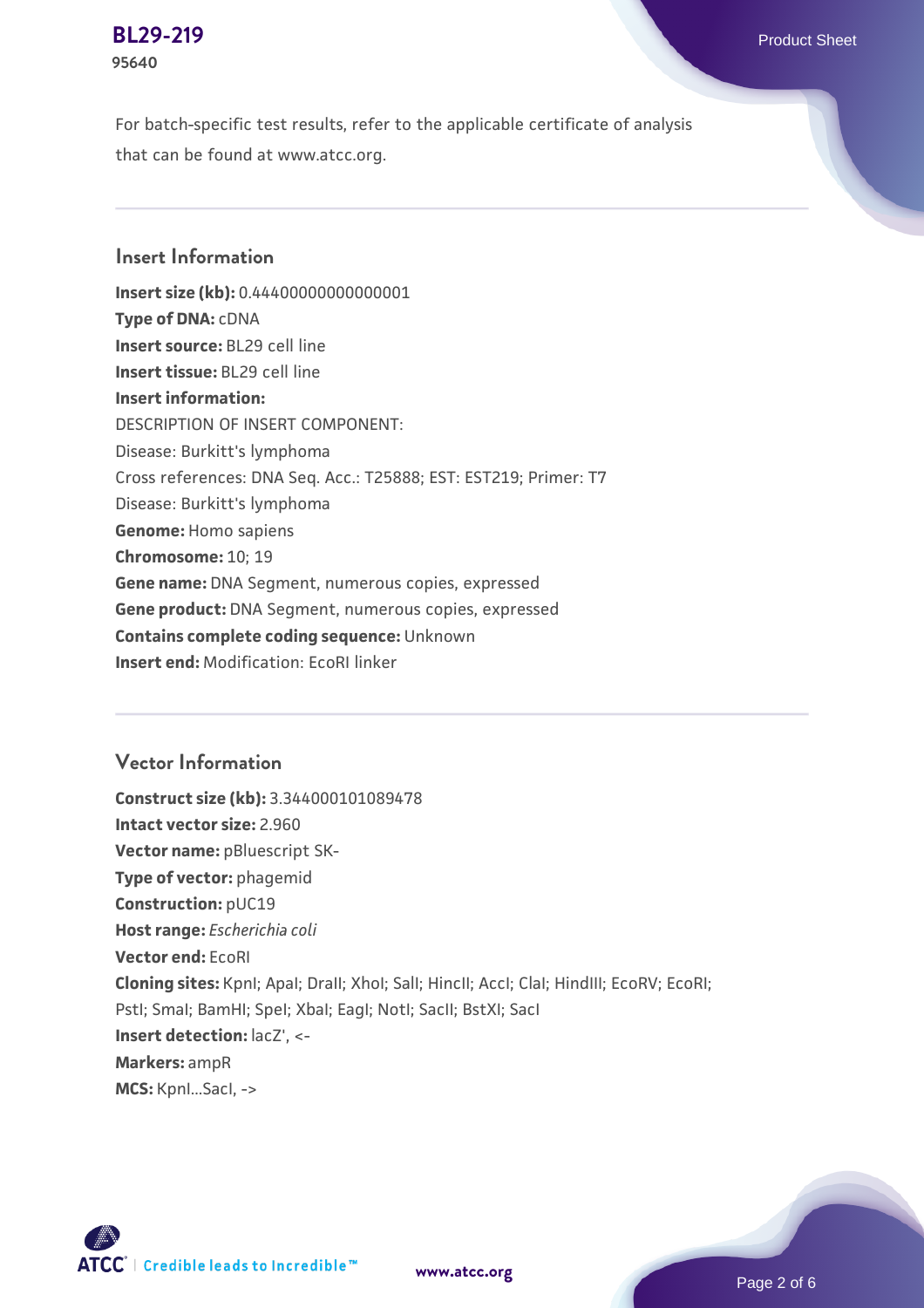

**Polylinker sites:** SacI; BstXI; SacII; NotI; EagI; XbaI; SpeI; BamHI; SmaI; PstI; EcoRI; EcoRV; HindIII; (ClaI Bsp106I); (HincII AccI SalI); XhoI; (Eco0109I DraII ApaI); KpnI **Primer site: M13-20, ->; M13 reverse, <-**Promoters: T7; T3; lac **Replicon:** f1, →; pMB1

### **Growth Conditions**

**Medium:**  [ATCC Medium 1227: LB Medium \(ATCC medium 1065\) with 50 mcg/ml](https://www.atcc.org/-/media/product-assets/documents/microbial-media-formulations/1/2/2/7/atcc-medium-1227.pdf?rev=581c98603b3e4b29a6d62ee0ba9ca578) [ampicillin](https://www.atcc.org/-/media/product-assets/documents/microbial-media-formulations/1/2/2/7/atcc-medium-1227.pdf?rev=581c98603b3e4b29a6d62ee0ba9ca578) **Temperature:** 37°C

#### **Notes**

Restriction digests of the clone give the following sizes (kb): BamHI--3.7; EcoRI--3.2, 0.46; HindIII--3.7; PstI--3.7; SacI--3.7. - ATCC staff

# **Material Citation**

If use of this material results in a scientific publication, please cite the material in the following manner: BL29-219 (ATCC 95640)

#### **References**

References and other information relating to this material are available at www.atcc.org.



**[www.atcc.org](http://www.atcc.org)**

Page 3 of 6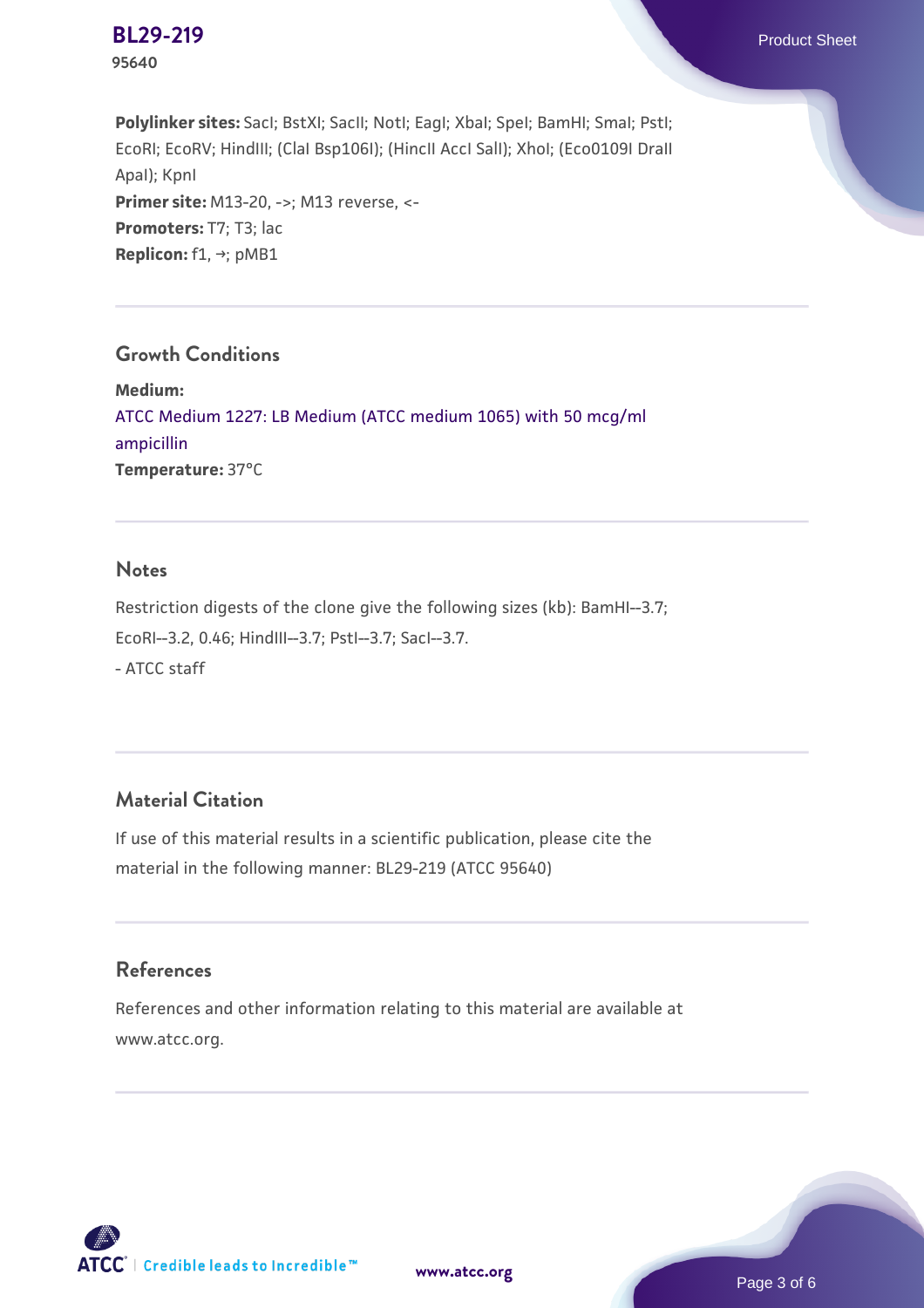#### **Warranty**

The product is provided 'AS IS' and the viability of ATCC® products is warranted for 30 days from the date of shipment, provided that the customer has stored and handled the product according to the information included on the product information sheet, website, and Certificate of Analysis. For living cultures, ATCC lists the media formulation and reagents that have been found to be effective for the product. While other unspecified media and reagents may also produce satisfactory results, a change in the ATCC and/or depositor-recommended protocols may affect the recovery, growth, and/or function of the product. If an alternative medium formulation or reagent is used, the ATCC warranty for viability is no longer valid. Except as expressly set forth herein, no other warranties of any kind are provided, express or implied, including, but not limited to, any implied warranties of merchantability, fitness for a particular purpose, manufacture according to cGMP standards, typicality, safety, accuracy, and/or noninfringement.

### **Disclaimers**

This product is intended for laboratory research use only. It is not intended for any animal or human therapeutic use, any human or animal consumption, or any diagnostic use. Any proposed commercial use is prohibited without a license from ATCC.

While ATCC uses reasonable efforts to include accurate and up-to-date information on this product sheet, ATCC makes no warranties or representations as to its accuracy. Citations from scientific literature and patents are provided for informational purposes only. ATCC does not warrant that such information has been confirmed to be accurate or complete and the customer bears the sole responsibility of confirming the accuracy and completeness of any such information.

This product is sent on the condition that the customer is responsible for and assumes all risk and responsibility in connection with the receipt, handling,

**[www.atcc.org](http://www.atcc.org)**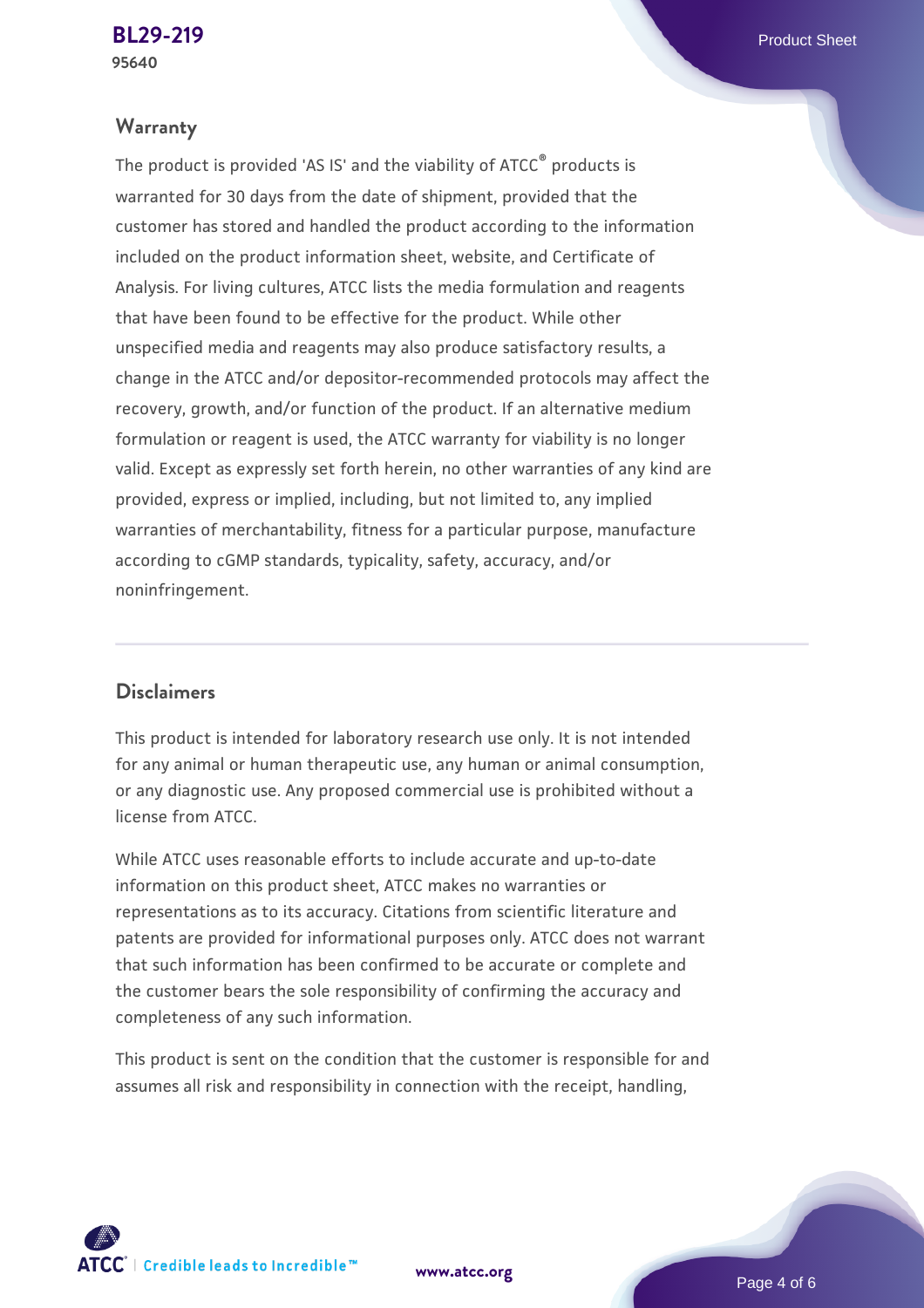storage, disposal, and use of the ATCC product including without limitation taking all appropriate safety and handling precautions to minimize health or environmental risk. As a condition of receiving the material, the customer agrees that any activity undertaken with the ATCC product and any progeny or modifications will be conducted in compliance with all applicable laws, regulations, and guidelines. This product is provided 'AS IS' with no representations or warranties whatsoever except as expressly set forth herein and in no event shall ATCC, its parents, subsidiaries, directors, officers, agents, employees, assigns, successors, and affiliates be liable for indirect, special, incidental, or consequential damages of any kind in connection with or arising out of the customer's use of the product. While reasonable effort is made to ensure authenticity and reliability of materials on deposit, ATCC is not liable for damages arising from the misidentification or misrepresentation of such materials.

Please see the material transfer agreement (MTA) for further details regarding the use of this product. The MTA is available at www.atcc.org.

# **Copyright and Trademark Information**

© ATCC 2021. All rights reserved.

ATCC is a registered trademark of the American Type Culture Collection.

# **Revision**

This information on this document was last updated on 2021-05-19

# **Contact Information**

ATCC 10801 University Boulevard Manassas, VA 20110-2209 USA